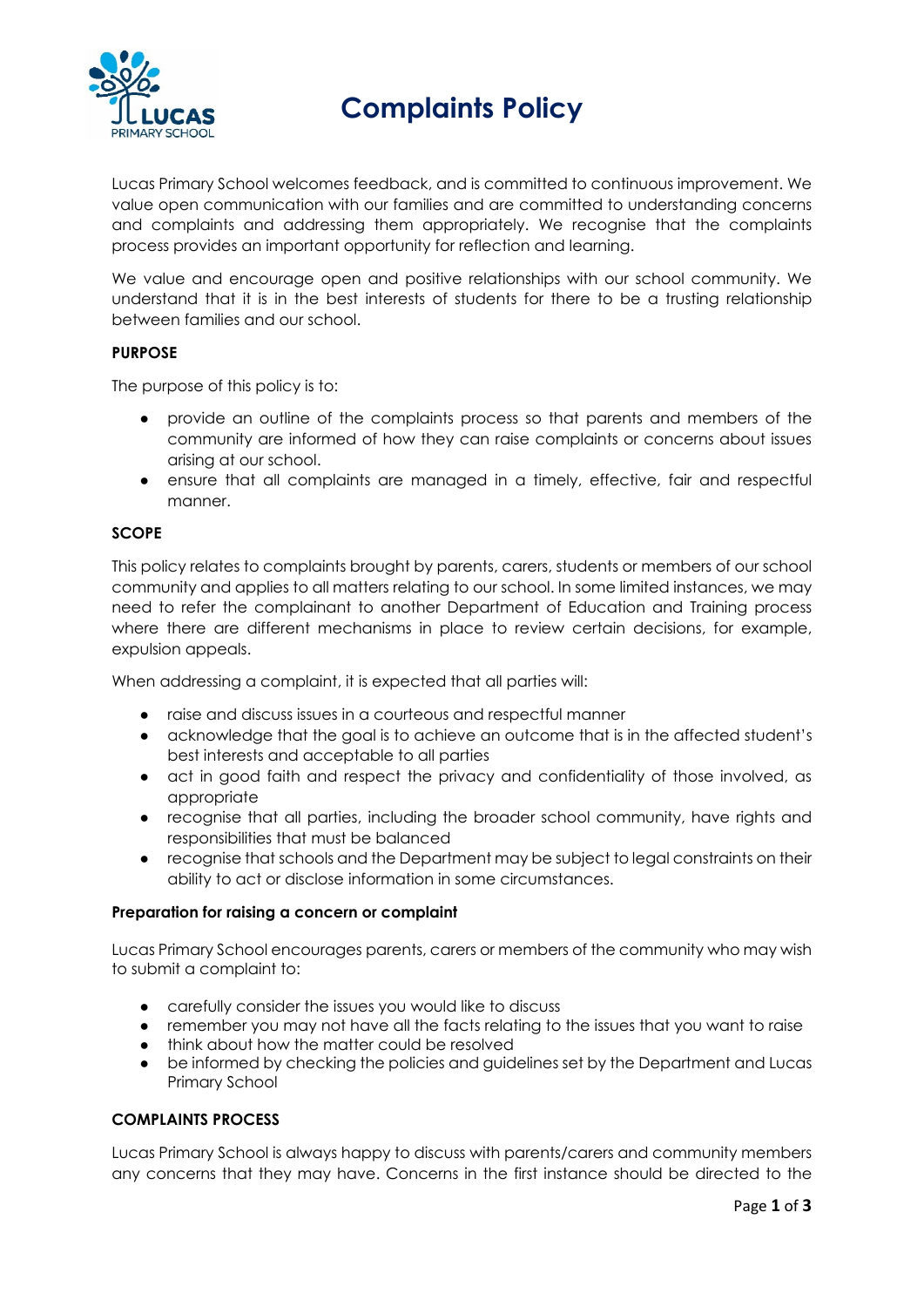child's class teacher. Where possible, school staff will work with you to ensure that your concerns are appropriately addressed.

Where concerns cannot be resolved in this way, parents or community members may wish to make a formal complaint to the Principal or Assistant Principal. If a formal complaint is made, in most cases, depending on the nature of the complaint raised, our school will first seek to understand the issues and will then convene a resolution meeting with the aim of resolving the complaint together.

The following process will apply:

- 1. Complaint received: Please either email, telephone or arrange a meeting through the front office with the Principal or Assistant Principal, to outline your complaint so that we can fully understand what the issues are. We can discuss your complaint in a way that is convenient for you, whether in writing, in person or over the phone.
- 2. Information gathering: Depending on the issues raised in the complaint, the Principal, Assistant Principal or nominee may need to gather further information to properly understand the situation. This process may also involve speaking to others to obtain details about the situation or the concerns raised.
- 3. Response: Where possible, a resolution meeting will be arranged with the Principal/ Assistant Principal to discuss the complaint with the objective of reaching a resolution satisfactory to all parties. If after the resolution meeting we are unable to resolve the complaint together, we will work with you to produce a written summary of the complaint in the event you would like to take further action about it. In some circumstances, the Principal may determine that a resolution meeting would not be appropriate. In this situation, a response to the complaint will be provided in writing.
- 4. Timelines: The school will acknowledge receipt of your complaint as soon as possible (usually within 24 hours) and will seek to resolve complaints in a timely manner. Depending on the complexity of the complaint, the school may need some time to gather enough information to fully understand the circumstances of your complaint. We will endeavour to complete any necessary information gathering and hold a resolution meeting where appropriate within a week of the complaint being raised. In situations where further time is required, the school will consult with you and discuss any interim solutions to the dispute that can be put in place.
- 5. Resolution: Where appropriate, the school may seek to resolve a complaint by:
	- an apology or expression of regret
	- a change of decision
	- a change of policy, procedure or practice
	- offering the opportunity for student counselling or other support
	- other actions consistent with school values that are intended to support the student, parent and school relationship, engagement, and participation in the school community.

In some circumstances, the school may also ask you to attend a meeting with an independent third party, or participate in a mediation with an accredited mediator to assist in the resolution of the dispute.

6. Escalation : If a parent or community member is not satisfied that their complaint has been resolved by the school, or if their complaint is about the principal, then the complaint should be referred to the South Western Victoria Regional Office (1300 333 232). The school may also refer a complaint to the Regional Office if we believe that we have done all we can to address the complaint.